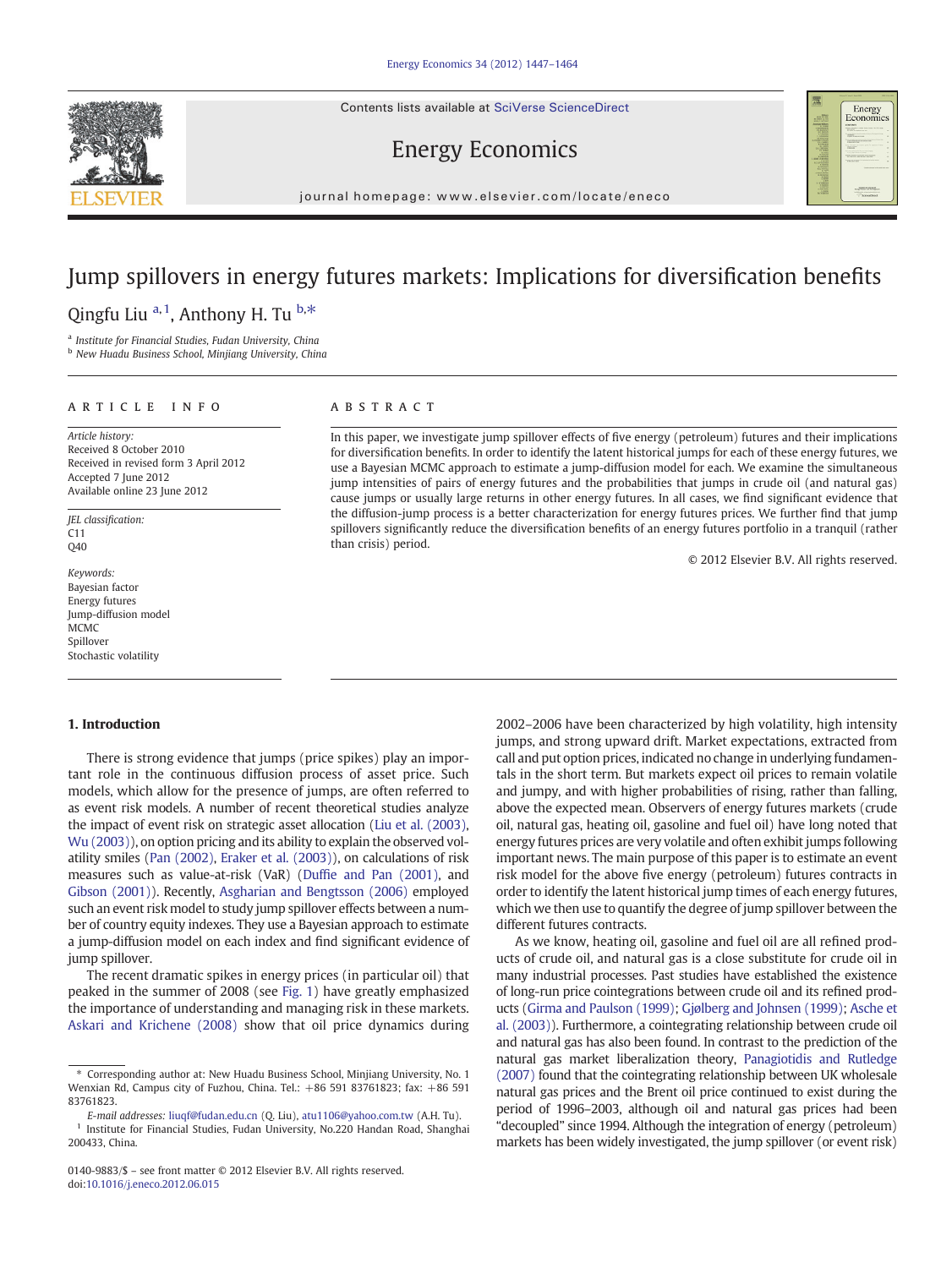<span id="page-1-0"></span>

Fig. 1. The prices of five energy futures.